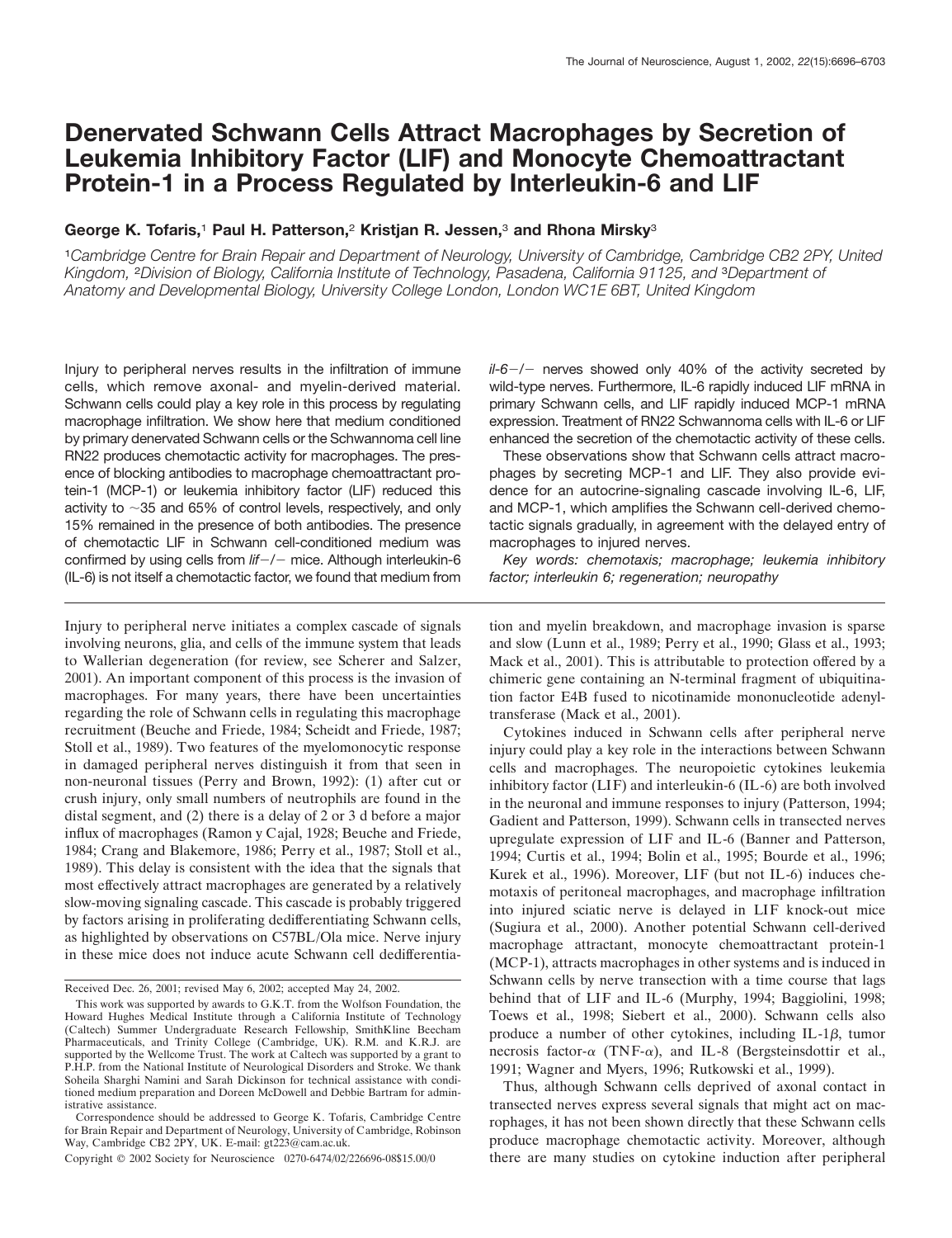nerve injury, little is known about the mechanisms that regulate their expression. A recent paper pinpoints  $TNF-\alpha$  as an inducer of MCP-1 in Schwann cells after nerve injury, particularly at the relatively late time of 4 d (Subang and Richardson, 2001). Here, we have examined signals that might contribute to Schwann cell-derived chemotactic activity at earlier time points and studied how their expression is regulated. We have directly measured macrophage chemotactic activity generated by normal Schwann cells, RN22 Schwannoma cells, and cut nerves taken from LIF and IL-6 knock-out animals. We find that LIF and MCP-1 are important components of the secreted signals that attract macrophages. We also provide evidence for an autocrine-signaling cascade involving IL-6, LIF, and MCP-1 in Schwann cells that could result in a gradual amplification of the macrophage attracting activity secreted by these cells.

#### **MATERIALS AND METHODS**

*Defined medium.* For all conditioned media, we used a supplemented defined medium identical to that used in previous studies (Jessen et al., 1994). It consists of a 1:1 mixture of DMEM and Ham's F-12 supplemented with insulin (5  $\mu$ g/ml), transferrin (100  $\mu$ g/ml), glutamine (1 mM), progesterone (60 ng/ml), putrescine (16  $\mu$ g/ml), selenium (160 ng/ml), T4 (400 ng/ml), T3 (10.1 ng/ml), bovine serum albumin (BSA) (0.035%), penicillin (100 IU/ml), and streptomycin (100 IU/ml). For all conditioned media,  $20 \mu M$  leupeptin was added to the defined medium to prevent proteolysis. Sources of the reagents used have been detailed in previous papers (Jessen et al., 1994; Meier et al., 1999).

*Schwann cell cultures and conditioned medium preparation.* Sciatic nerves from 4-d-old rats were dissociated, and Schwann cells were purified by immunopanning to remove contaminating cells, essentially as described previously (Jessen et al., 1990, 1994; Lee et al., 1997). Schwann cells were resuspended in defined medium, counted, and plated onto laminin-coated coverslips for immunostaining with anti-S100 antibodies as described previously (Meier et al., 1999). This confirmed that Schwann cells are 99.5  $\pm$  0.5% pure after immunopanning. For conditioned medium preparation, Schwann cells were plated onto 35-mm-diameter poly-L-lysine and laminin-coated tissue culture plastic dishes  $(4.5-7 \times 10^5 \text{ cells total})$ . After 24 hr of incubation, the conditioned medium was collected, centrifuged for 10 min at 1000 rpm, and stored in BSA (3 mg/ml)-coated cryotubes at -80°C until further use. For LIF- or IL-6-treated primary Schwann cells, recombinant mouse LIF or recombinant rat IL-6 (R & D Systems, Oxon, UK) was added to the cultures at two different concentrations, 2 and 20 ng/ml, always accompanied by a control with no treatment. Cells were incubated under standard conditions  $(37^{\circ}C, 5\%$  CO<sub>2</sub>) for 1 and 3 hr (LIF) and for 1, 3, 6, 10.5, and 24 hr (IL-6).

*RN22 Schwannoma cell-conditioned medium.* Cells were grown in Roswell Park Memorial Institute (RPMI)-1640 (Sigma-Aldrich, Poole, UK) containing 10% fetal calf serum (Sigma-Aldrich) until they reached 70% confluence. Subsequently, they were changed to defined medium and left for 24 hr to adapt to the new conditions. Fresh medium was then added, and the cell line was treated with 20 ng/ml LIF or IL-6. After a 3 hr incubation in 37 $\degree$ C/5% CO<sub>2</sub>, the cells were washed three times, and fresh defined medium was added. After an additional 24 hr incubation, the conditioned medium was removed, centrifuged for 10 min at 1000 rpm, and stored at  $-80^{\circ}$ C until further use.

*Mouse sciatic nerve conditioned medium.* The strain of LIF knock-out  $(lif-/-)$  mice used in this work was that of Stewart et al. (1992), which has been intermittently back-crossed with C57BL/6 to maintain fertility and viability. The IL-6 knock-out strain (*il-6*-*/*-) was produced by Kopf et al. (1994) and was purchased from The Jackson Laboratory (Bar Harbor, MA.) Sciatic nerves were excised from wild-type,  $lif$ -/-,  $il$ -*6*-*/*-, as well as LIF/IL-6 double knock-out (*lif/il-6*-*/*-) mice. The nerves were cleaned of debris, cut in 2 mm pieces, and cultured in 24 well plates for 24 and 48 hr. The supernatant was aliquoted for storage as described above.

*Peritoneal macrophages and chemotaxis assay.* BALB/c mice between 8 and 10 weeks of age were injected intraperitoneally with 2 ml of 10% protease peptone (Difco, Detroit, MI). Four days later, peritoneal exudate cells were collected by lavage of the peritoneal cavity with 5 ml of ice-cold PBS. After washing with PBS, the peritoneal cells were resuspended at a concentration of  $10^6$ /ml in RPMI-1640 containing 0.1% BSA. Chemotactic activity was assayed in a multiwell microchamber AP48 (Neuroprobe, Gaithersburg, MD) (Falk et al., 1980) after optimal chemotaxis conditions were established (Sugiura et al., 2000). This method of measuring chemotaxis is now widely used and is thought to minimize complications associated with earlier assays (Wilkinson, 1982; Bignold, 1988). Briefly,  $25 \mu$ l of chemoattractant was added to the bottom wells. A polycarbonate filter sheet ( $25 \times 80$  mm,  $8 \mu$ m pores; Nucleopore Corp., Pleasanton, CA), without polyvinylpyrrolidone coating to prevent migrated cells from falling off (Harvath et al., 1980), was placed on top of the wells in the bottom plate. The gasket and top plate were fixed in place, and the upper wells were carefully loaded with 50  $\mu$ l of cell suspension ( $5 \times 10^4$  cells). The assembly was incubated for 100 min at  $37^{\circ}$ C with  $5\%$  CO<sub>2</sub> in humidified air. After incubation, the top plate, gasket, and filter were removed; cells on the top of the filter that had not migrated through were wiped off; and the filter was fixed and stained with Hema color (Harleco, Gibbstown, NJ). All cells that had migrated were counted under light microscopy at  $400\times$  magnification. Data are presented as the chemotactic index, which is defined as the number of cells that migrated in the presence of a test protein or conditioned medium divided by the number of cells that migrated in the presence of medium alone (Sugiura et al., 2000). In each experiment, the efficiency of migration was monitored using recombinant MCP-1 as a positive control. Experiments in which the chemotactic index obtained with MCP-1 at 10 ng/ml was  $\leq$ 3 were discarded.

*Antibody blocking.* Anti-LIF and anti-MCP-1 antibodies (R & D Systems) were used at a concentration of 50  $\mu$ g/ml. In control experiments, we confirmed that antibodies to MCP-1 block the activity of murine MCP-1. We also confirmed the specificity of the blocking experiments by showing that blocking antibodies for neurotrophin-3 (NT-3) ( $2.5 \mu g/ml$ ), a factor that is secreted into Schwann cell-conditioned medium (Meier et al., 1999), or hepatocyte growth factor (5  $\mu$ g/ml), a known chemoattractant (Galimi et al., 2001), do not inhibit the chemotactic activity.

*Isolation of RNA and first-strand cDNA synthesis.* Total RNA was prepared using Ultraspec reagent (Biotecx, Houston, TX) or TRIzol reagent (Invitrogen, Carlsbad, CA), according to the manufacturers' instructions. Total RNA from immunopanned Schwann cells and from intact nerves was quantified by measuring the optical density at 260 and 280 nm and analyzed for integrity by agarose gel electrophoresis under denaturing conditions.

*Semiquantitative reverse transcriptase-PCR.* One microgram (LIFtreated Schwann cell cultures),  $2 \mu g$  (intact nerve, Schwann cell cultures, and IL-6-treated Schwann cell cultures) total RNA was reversetranscribed into cDNA in a 50  $\mu$ l reaction containing 50 mm Tris-HCl, pH 8.3, 75 mm MgCl<sub>2</sub>, 10 mm DTT, 0.5–1.5 mm deoxyNTPs (dNTPs), and either 100–300 ng of random hexamers or 500 ng of oligo-d $T_{17-18}$  as primer and 200–300 U of Superscript II reverse transcriptase (RT) (Invitrogen). The reaction was incubated for 90 min at 42°C, followed by 10 min at 70°C. The remaining RNA was denatured by adding 1  $\mu$ l of RNase A (10 mg/ml; Boehringer Mannheim, East Sussex, UK) and incubating for 30 min at 37°C. The relative amount of cDNA synthesized from each sample was determined by PCR amplification using specific primers for 18S or glyceraldehyde-3-phosphate dehydrogenase (GAPDH). The primer pairs were designed as follows (product size in parentheses): MCP-1 forward primer, 5'-ctgggcctgttgttcacagttgc-3'; MCP-1 reverse primer, 5'gttggtggagttcgtgaagacatc-3 (380 bp) (Sun et al., 1997); macrophage inhibitory protein-1 $\alpha$  (MIP-1 $\alpha$ ) forward primer, 5'-gaaggtctccaccactgcccttgc-3'; MIP-1α reverse primer, 5'-gactcgaccttgacttacggact-3' (350 bp) (Sun et al., 1997); LIF forward primer, 5-ccgtgtcacggcaacctcatgaaccagatc-3; LIF reverse primer, 5'-ggggacacagggcacatccacatggcccac-3' (395 bp) (Patterson and Fann, 1992); inducible nitric oxide synthase (iNOS) forward primer, 5'-tgatgtgctgcctctggtct-3'; iNOS reverse primer, 5'-acttcctccaggatgttgta-3' (350 bp) (Bonmann et al., 1997); 18S forward primer, 5-cctcgaaagagtcctgta-3; 18S reverse primer, 5-gggaacgcgtgcatttat-3 (350 bp) (Blanchard et al., 1996); GAPDH forward primer, 5'-ttccagtatgactctaccc-3'; and GAPDH reverse primer, 5'-atggactgtggtcatgagccc-3' (398 bp) (Brown et al., 1997). One microliter of cDNA from each sample was amplified in a 50  $\mu$ l PCR, containing  $1\times$  reaction buffer (10 mm Tris-HCl, pH 9.0, 50 mm KCl, and  $0.1\%$  Triton X-100); 1–2 mm MgCl<sub>2</sub>, 0.2 mm dATP, dGTP, dTTP, and dCTP; a 0.5 mM concentration of each primer listed above; and 1.5 U of *Taq* DNA polymerase (Invitrogen). The cDNA was amplified after determining the optimal number of cycles and annealing temperature for each primer: 18S, 21 cycles; MCP-1, 25 cycles when oligo-d $T_{17-18}$  primers were used or 35 cycles when random hexamers were used for reverse transcription; MIP-1 $\alpha$  and iNOS, 35 cycles; and LIF, 35 cycles. For MCP-1 and MIP-1 $\alpha$ , PCRs were performed under a hot start program (94 $\degree$ C for 4.5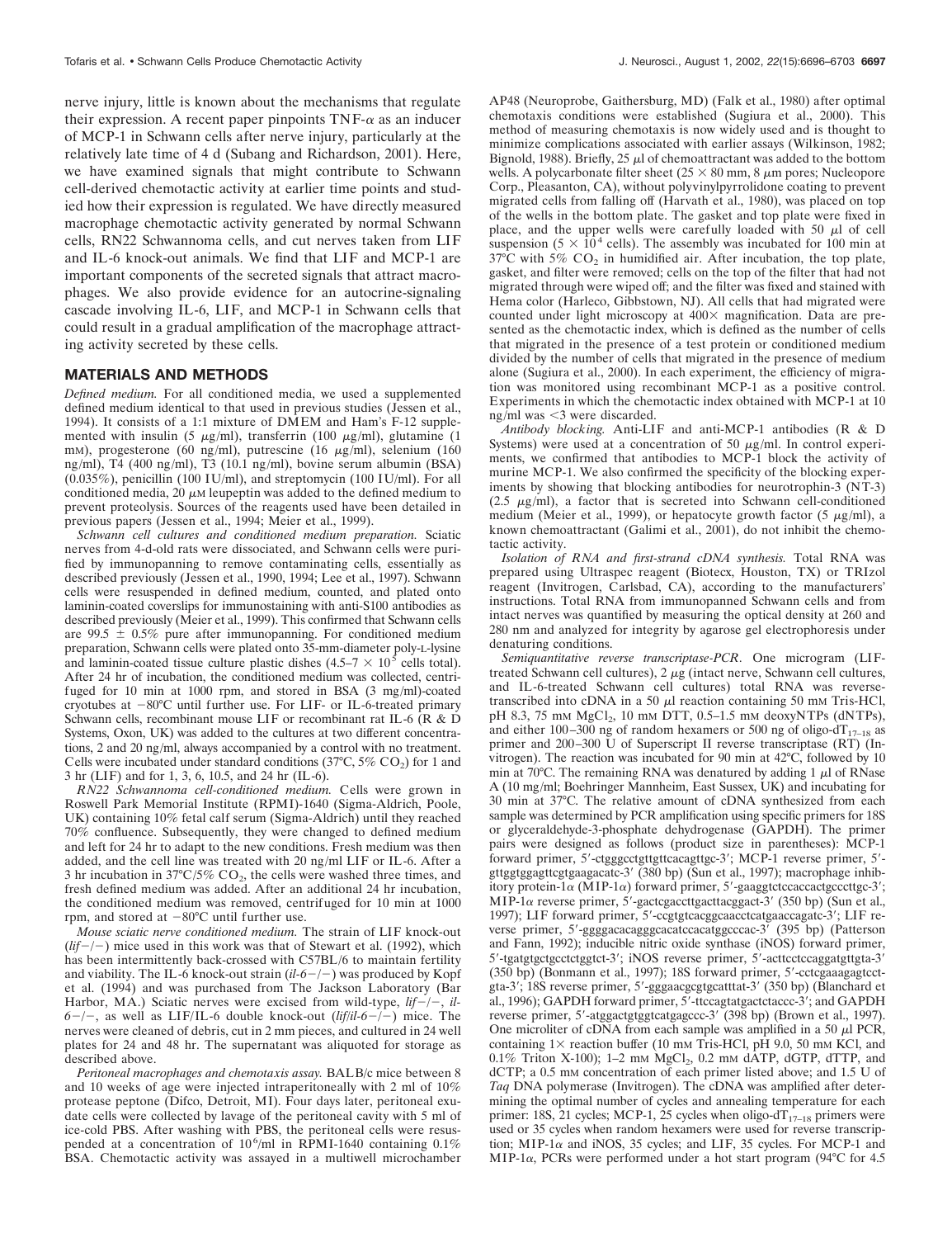min). Cycling conditions were as follows: the mixture was initially incubated once for 3 or 5 min at 94°C; denatured at 94°C for 30 sec or 1 min; and annealed at 50°C (MCP-1), 55°C (18S), 57°C (LIF and GAPDH), or  $60^{\circ}$ C (iNOS and MIP-1 $\alpha$ ) for 1 min, followed by 72 $^{\circ}$ C for 30 sec or 1 min with an extension of 5 min. The number of cycles used for semiquantitative PCR was in the linear part of the amplification profile.

*Relative quantification of RT-PCR products.* The intensity of the PCR products was measured using densitometry (Scion Image 1.62c software; Scion Corp., Frederick, MD), and the ratio of the intensity of MCP-1 and LIF signal to 18S and/or GAPDH was calculated for each sample. These ratios were compared at the indicated time points to obtain a numerical estimate of the changes in the cDNA of interest after treatment with either IL-6 or LIF.

*Statistical analysis.* All results are presented as mean  $\pm$  SEM. The statistical significance of differences in macrophage migration toward putative stimuli versus medium controls was analyzed by Student's *t* test. All experiments were performed three times, four replicates each, unless otherwise stated.

#### **RESULTS**

#### **Primary Schwann cells secrete chemotactic activity**

Although *in situ* hybridization and other studies of transected nerves show that injury induces cytokine and chemokine mRNAs in Schwann cells (see the introductory remarks), it has not been shown directly that Schwann cells secrete macrophage chemotactic activity. To test this, we used cultures of primary Schwann cells as a model of denervated Schwann cells in the distal stump of cut nerves. This is because there is little evidence for a major qualitative difference in molecular expression between Schwann cells in distal nerve stumps and Schwann cells cultured *in vitro* in the absence of neurons, with the possible exception of nerve growth factor (Mirsky and Jessen, 1990). For comparison, we also used segments cut from mouse sciatic nerves placed in culture without dissociation and the Schwannoma cell line RN22. If Schwann cells secrete chemotactic signals, medium conditioned by these tissues should induce macrophage chemotaxis. We tested this using the AP48 microchamber assay. We found that defined medium conditioned for 24 hr by dense cultures of immunopanned Schwann cells from nerves of 4-d-old rats, nerve segments, or the RN22 cell line all contained significant chemotactic activity (Fig. 1*A*). The chemotactic index for all three media was similar when compared with the migration stimulated by the well established macrophage attractant MCP-1 (10 ng/ml) in parallel experiments on sister cultures. The Schwann cell-conditioned medium was shown to act in a dose-dependent manner (Fig. 1*B*).

### **MCP-1 and LIF are components of the Schwann cellderived chemotactic activity**

Concerning the identity of the Schwann cell-derived chemotactic signals, we initially considered MCP-1, in view of its potent chemotactic and activating properties in macrophage migration assays and in view of other evidence that MCP-1 is a component of the regulatory cascades that attract macrophages into cut nerves *in vivo* (Toews et al., 1998; Siebert et al., 2000; Subang and Richardson, 2001). First, we tested whether MCP-1 is upregulated when Schwann cells are removed from axonal contact and cultured under conditions used to generate the conditioned medium. RT-PCR was used to compare mRNA from freshly isolated intact nerves representing Schwann cells in normal contact with axons both with mRNA from immunopurified Schwann cells after a 24 hr period *in vitro* and with mRNA from unpurified cultures of dissociated nerve containing both Schwann cells and fibroblasts isolated after a 24 hr period *in vitro*. In addition to MCP-1 mRNA, we also examined mRNA for the related  $\beta$ -chemokine  $MIP-1\alpha$  and for iNOS, an enzyme upregulated in Schwann cells



*Figure 1.* Schwann cells secrete macrophage chemoattractant activity. *A*, Immunopurified cells (*SCH*), a Schwann cell line (*RN22*), and nerve segments (*NERVE*) secrete macrophage chemoattractant activity. All media were conditioned for 24 hr and used undiluted (see Materials and Methods). For each of these three determinations, MCP-1 (10 ng/ml) served as a positive control in a parallel assay as shown. Defined medium served as negative control. In this and all subsequent illustrations of migration assays, the results are expressed as chemotactic index (see Materials and Methods). *B*, The Schwann cell-derived macrophage chemotactic activity acts in a dose-dependent manner. Conditioned medium (*CM*) from immunopurified Schwann cells was used undiluted and at the dilutions indicated.

in response to treatment with the inflammatory cytokines interferon- $\gamma$  or TNF- $\alpha$  (Gold et al., 1996). This comparison showed that whereas intact nerves expressed undetectable levels of these molecules, purified primary Schwann cells selectively upregulated MCP-1. In contrast, mixed cultures containing both Schwann cells and fibroblasts expressed all signals tested (i.e., MCP-1, MIP-1 $\alpha$ , and iNOS) (Fig. 2).

Therefore, we tested whether the chemotactic activity present in medium conditioned by purified Schwann cells could be inhibited by antibodies that selectively neutralize MCP-1. We extended these experiments to include antibodies that neutralize LIF, because this cytokine is induced in Schwann cells by sciatic nerve injury *in vivo* and also has macrophage chemotactic activity *in vitro* (Banner and Patterson, 1994; Sugiura et al., 2000). We found that neutralizing antibodies against either MCP-1 or LIF could inhibit the chemotactic activity in the conditioned medium (Fig. 3*A*). The MCP-1 antibody blocked 60–70% of the activity  $(p < 0.0001)$ , whereas the anti-LIF antibody blocked 30–40% of the activity ( $p < 0.006$ ). When the conditioned medium was incubated with both antibodies, only 15% of the chemotactic activity remained ( $p < 0.0001$ ). We have shown previously that the RN22 Schwann cell line, like Schwann cells, secreted a macrophage chemoattractant (Fig. 1*A*). Supporting a major role for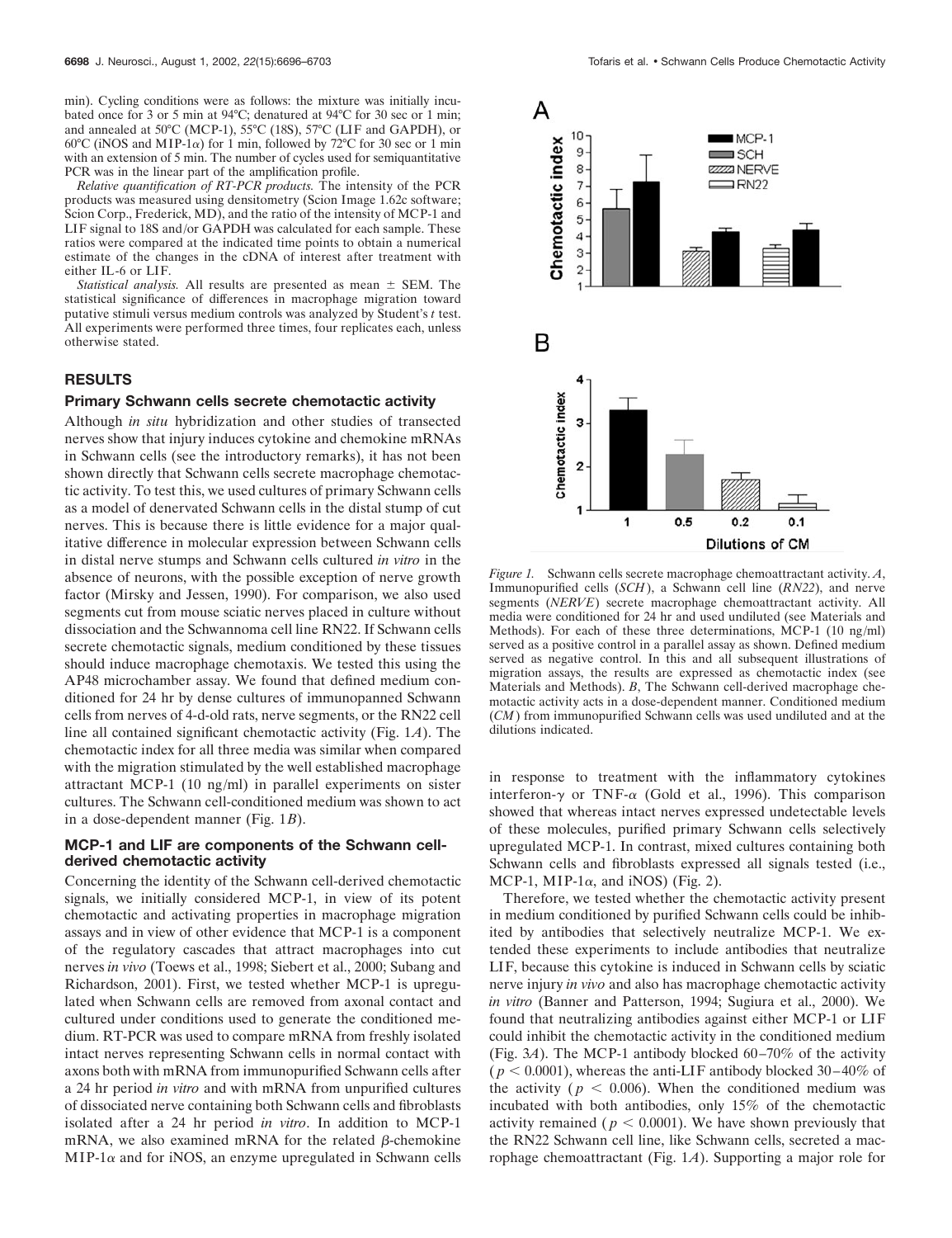

*Figure 2.* Schwann cells upregulate MCP-1 mRNA when deprived of axonal contact. mRNA levels in freshly isolated nerves (*N*) are compared with levels in unpurified cultures of dissociated nerve (*CO-C*) and purified Schwann cells (*SCH*) after overnight incubation. RT-PCR results are shown for MCP-1-, iNOS-, MIP-1 $\alpha$ -, and 18S-specific primers. 18S control samples were used to demonstrate equal loading in all tracks. These results show that purified Schwann cells upregulate MCP-1 mRNA but not MIP-1 $\alpha$  or iNOS mRNA when they are deprived of axonal contact *in vitro*, whereas mixed cultures (containing Schwann cells and fibroblasts) also upregulate iNOS and MIP-1 $\alpha$ .

MCP-1 as a glial cell-derived chemotactic signal, we found that neutralizing MCP-1 antibodies also blocked  $\sim 60\%$  of the RN22derived activity (Fig. 3*B*).

If LIF acts as a Schwann cell-derived chemoattractant, conditioned medium from nerves of mice in which LIF has been genetically inactivated should be relatively ineffective in attracting macrophages. We tested this by comparing macrophage chemotactic activity in media conditioned by nerve segments from wild-type or *lif*-/- mice (Fig. 4*A*). We found that medium from *lif*-*/*- nerves contained only 40% of the activity found in media from wild-type nerves ( $p < 0.013$ ), in agreement with the experiments above using blocking antibodies.

Together, these experiments strongly indicate that MCP-1 and LIF are the principal factors for macrophage chemotactic activity directly secreted by Schwann cells.

## **Autocrine circuits involving IL-6 and LIF regulate the secretion of chemotactic activity from Schwann cells**

We then considered how the secretion of chemotactic agents such as MCP-1 and LIF might be regulated. After axotomy *in vivo*, LIF mRNA levels peak at 24 hr, whereas mRNA for the major macrophage attractant MCP-1 does not reach peak levels until 48 hr after cutting (Banner and Patterson, 1994; Carroll and Frohnert, 1998; Toews et al., 1998; Subang and Richardson, 2001). The relatively slow time course of MCP-1 induction suggests the existence of earlier regulatory cascades triggered by nerve transection. A number of factors point to IL-6 as a favorable candidate for such a role: (1) IL-6 mRNA is rapidly induced by axotomy, reaching a peak at 12 hr (Bolin et al., 1995; Bourde et al., 1996; Kurek et al., 1996), (2) IL-6 has been implicated previously in neuronal and immune responses to injury (Gadient and Patterson, 1999), and (3) although IL-6 does not itself attract macrophages (Sugiura et al., 2000), cut nerves in *il-6*-*/*- mice



*Figure 3.* Schwann cells secrete chemotactic activity that is blocked by anti-MCP-1 and/or anti-LIF antibodies. *A*, Conditioned medium (*CM*) from primary rat Schwann cells (*SCH*) contains chemotactic activity that can be blocked by anti-MCP-1  $(\alpha$ -*MCP-1*) and/or anti-LIF  $(\alpha$ -*LIF*)neutralizing antibodies. The MCP-1 antibody blocks 60–70% of this activity ( $p < 0.0001$ ), whereas the LIF antibody blocks 30–40% of this activity  $(p \le 0.006)$ . When the conditioned medium is incubated with both antibodies, only 15% of the chemotactic activity remains ( $p < 0.0001$ ). *B*, Neutralizing MCP-1 antibodies reduce chemotactic activity in medium conditioned by RN22 cells by  $60\%$  ( $p < 0.002$ ) in accordance with findings using conditioned medium from primary Schwann cells. *A, B*, MCP-1 was used as a positive control, and MCP-1 in combination with the anti-MCP-1 antibody was used to confirm the effectiveness of the blocking antibody.

show reduced macrophage recruitment (Klein et al., 1997), suggesting that IL-6 attracts macrophages to nerves through an indirect mechanism.

To test the involvement of IL-6, we compared the chemotactic activity of medium conditioned by nerves from *il-6*-*/*- mice with conditioned medium from segments of wild-type nerves (Fig. 4*B*). We found that, although IL-6 does not attract macrophages (above), the medium conditioned by  $il-6-/-$  cells contained only 40% of the activity present in medium from normal nerves ( $p <$ 0.013), a figure similar to that obtained with medium from *lif*-*/* nerves (Fig. 4*A*). In these experiments, we also examined medium conditioned by nerves lacking both IL-6 and LIF. Although the medium from these *lif/il-6*-*/*- nerves showed a strong reduction in macrophage recruiting activity when compared with normal nerves ( $p < 0.0004$ ), the difference between media from the double knock-out nerves and media from the corresponding single knock-out nerves was not statistically significant. This indicates that both LIF and IL-6 are essential for nerves to generate maximum chemotactic activity.

The low chemotactic activity in medium from *il-6*-*/*- nerves could be explained if the role of IL-6 was to act as a positive regulator for the generation of downstream chemotactic factors. First we tested whether IL-6 regulated the expression of mRNAs for LIF in immunopurified Schwann cells using RT-PCR (Fig.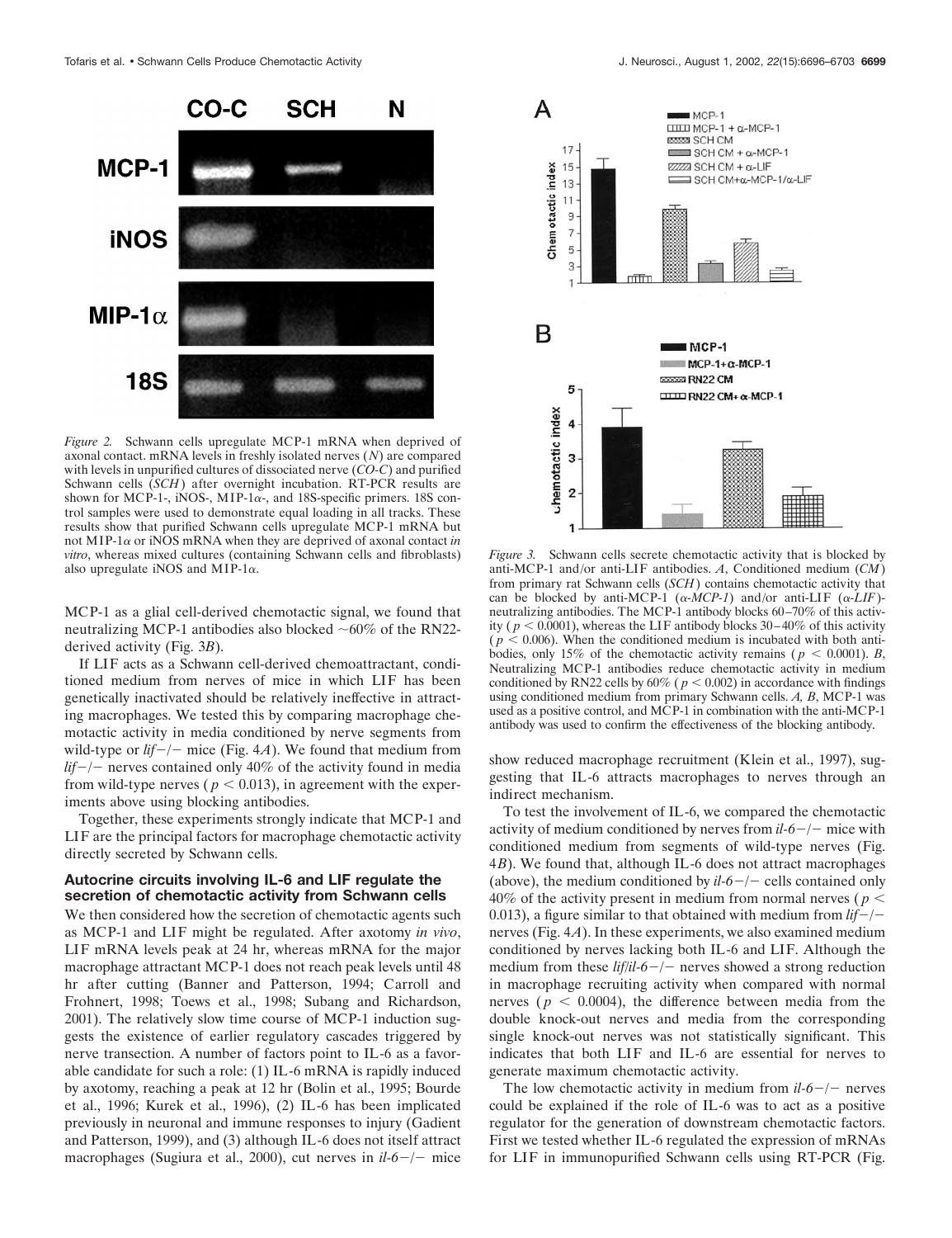

*Figure 4.* Conditioned medium from nerves of  $lif$  –/– mice and  $l1-6$ –/– mice shows less chemotactic activity than medium from normal wild-type nerves (*wt*). *A*, Medium conditioned for 24 hr by nerve segments from *lif*-*/*- mice contains significantly less chemotactic activity than media conditioned by nerves from wild-type mice. *B*, Media conditioned for 24 hr by nerve segments from *il-6*-*/*- mice or by nerves from mice lacking both IL-6 and LIF (*lif/il-6*-*/*-) contain significantly less chemotactic activity than media from wild-type nerves. The difference between media from  $il$ - $6$  – $/-$  and *lif/il*- $6$  – $/-$  nerves is not statistically significant. *A, B*, MCP-1 (10 ng/ml) was used as a positive control.

5*A*). We found that IL-6 strongly increased the abundance of LIF mRNA from 6 hr onward (significant elevation was seen already at 1 hr; data not shown) (Fig. 5*A*). We then tested whether LIF, being rapidly and therefore presumably directly induced by IL-6, would, in turn, rapidly induce MCP-1. Using RT-PCR, we determined that already at 1 and 3 hr, exposure to LIF (20 ng/ml) clearly increased the levels of MCP-1 mRNA (Fig. 5*B*). Therefore, these results suggest the existence of a signaling cascade in which IL-6 induces LIF, which then induces MCP-1, a model that is consistent with the sequential activation of these genes in cut nerves (for references, see above) and our finding that medium conditioned by  $il$ - $6$  – $/-$  cells lacks chemotactic activity despite the fact that IL-6 is not a chemoattractant.

This idea was tested in two additional sets of experiments. First, it predicts that it might be possible to demonstrate induction of MCP-1 when IL-6 is added to Schwann cell cultures, although this effect might be small because it would depend on a sufficient concentration of LIF building up in the culture dish. Furthermore, because this effect should be indirect and mediated by LIF, the MCP-1 induction should take place with a delay when compared with the induction of LIF by IL-6. Therefore, we used RT-PCR to monitor MCP-1 mRNA in purified Schwann cell cultures after addition of IL-6 (Fig. 5*C*). Elevation of MCP-1 mRNA was observed, although a significant response was not seen until at the 10 hr time point. This finding is in agreement with previous observations that IL-6 does not elevate MCP-1 mRNA in Schwann cells 3 hr after application (Subang and Richardson, 2001).

Second, if the IL-6-stimulated LIF expression and the LIFstimulated MCP-1 expression shown above were functionally significant, cells exposed to either IL-6 or LIF should generate

## A IL-6 addition



# **B** LIF addition



## C IL-6 addition



*Figure 5.* IL-6 enhances cytokine expression in Schwann cells. *A*, IL-6 enhances expression of LIF in purified Schwann cells. The results are from RT-PCR assays of untreated Schwann cells [controls (*C*)] and Schwann cells treated with 20 ng/ml IL-6 for 6 and 24 hr as indicated. Note that the elevation of LIF mRNA is already clear at 6 hr. 18S control samples were run as shown to control for loading in all tracks. Densitometric comparison of the LIF signals with the corresponding 18S signals shows that LIF elevation is threefold at 6 hr and sevenfold at 24 hr (see Materials and Methods). *B*, LIF enhances expression of MCP-1 in purified Schwann cells. The results show RT-PCR assays of untreated cells (*C*) and Schwann cells treated with 20 ng/ml LIF for 1 and 3 hr as indicated. Note that the elevation of MCP-1 mRNA is already clear at 1 hr. 18S control samples were run as shown to control for loading in all tracks. Densitometric comparison of the LIF signals with the corresponding 18S signals shows that MCP-1 elevation is fourfold at 1 hr and fivefold at 3 hr. *C*, IL-6 enhances expression of MCP-1 in purified Schwann cells. The results show RT-PCR assays of untreated cells (*C*) and cells treated with 20 ng/ml IL-6 for 6 and 10 hr as indicated. The elevation of MCP-1 mRNA is not unambiguous until the 10 hr point. This delay is consistent with the idea that IL-6 controls MCP-1 levels indirectly by activating LIF (Fig. 7). GAPDH PCR was run as shown to control for loading in all tracks. Densitometric comparison of the LIF signals with the corresponding GAPDH signals shows that MCP-1 elevation is 1.4-fold at 6 hr and threefold at 10 hr.

more chemotactic activity than unstimulated control cells. To test this possibility, the RN22 Schwann cell line was treated for 3 hr with LIF or IL-6 (both at 20 ng/ml). The cells were then washed extensively to ensure that any added factors were removed from the wells. Conditioned medium was collected from the cells after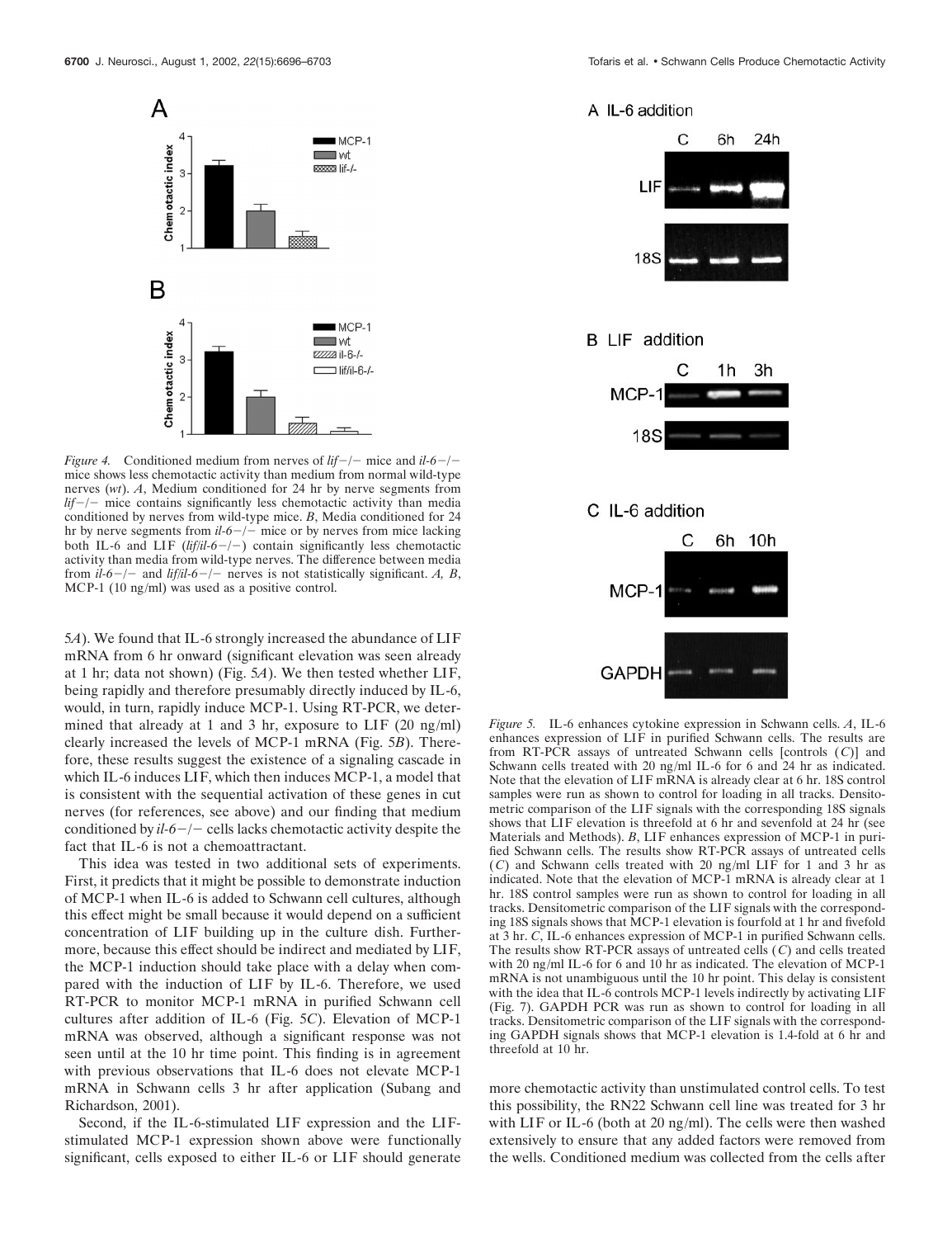

*Figure 6.* Exogenous LIF or IL-6 induces chemotactic activity in the RN22 Schwann cell line. RN22 cells were treated for 3 hr with 20 ng/ml LIF or IL-6 and then washed extensively. Conditioned medium (*Cond Medium*) was collected from the cells after an additional 24 hr incubation and tested in the migration assay. LIF and IL-6 increased the level of chemotactic activity in conditioned medium by  $34\%$  ( $p < 0.02$ ) and  $44\%$  $(p < 0.005)$ , respectively.

an additional 24 hr incubation in defined medium. We found that preincubation with either LIF or IL-6 increased macrophage chemotactic activity by 34% ( $p < 0.02$ ) and 44% ( $p < 0.005$ ), respectively (Fig. 6).

### **DISCUSSION**

Together, the experiments reported here are consistent with the notions that: (1) Schwann cells directly attract macrophages by secretion of MCP-1 and LIF and (2) induction of these chemoattractants in denervated Schwann cells is regulated by autocrine circuits involving IL-6 and LIF (Fig. 7). The existence of such a signaling cascade and the consequent late elevation of the major macrophage attractant MCP-1 is in line with the delayed entry of macrophages into cut nerves *in vivo* (see the introductory remarks).

In a functional blocking assay, we show that both MCP-1 and LIF are present in Schwann cell-conditioned medium, and that they are the principal mediators of the Schwann cell-derived chemotactic activity. In our experiments, MCP-1 accounted for 60–70% of Schwann cell chemotactic activity, whereas LIF accounted for 30–40%. In agreement with this, recombinant LIF has direct chemotactic activity on macrophages in the microchamber assay, with a maximum chemotaxis index that is onehalf that of recombinant MCP-1 (Sugiura et al., 2000). MCP-1 also accounted for 60% of the chemotactic activity secreted by RN22, a cell line that closely mimics primary Schwann cells in other aspects of injury and repair responses (Varon et al., 1981; Longo et al., 1982; Hill, 1987). The role of LIF in chemotaxis is also supported by two findings. The addition of LIF to primary Schwann cell cultures induced MCP-1 mRNA, whereas conditioned medium from *lif*-*/*- mouse sciatic nerves contained significantly less chemotactic activity than wild-type controls. Our data are also consistent with *in vivo* evidence that macrophage recruitment to peripheral nerves is reduced in mice lacking the main receptor for MCP-1 or in *lif-/-* mice after sciatic nerve and/or brain injury (Siebert et al., 2000; Sugiura et al., 2000).

Because both LIF and IL-6 are known to induce cascades of inflammatory mediators in other cell types (Villiger et al., 1992; Hartner et al., 1997; Shimon et al., 1997; Marin et al., 2001), we investigated whether they could regulate Schwann cell chemotactic activity in a similar manner. IL-6 is not directly chemotactic for macrophages (Sugiura et al., 2000), but nerve injury in *il-6*-*/* mice results in reduced macrophage recruitment (Klein et al., 1997). Our finding that chemotactic activity secreted by cut nerves from *il-6*-*/*- mice is also reduced compared with controls suggests that this is the reason for the reduced influx of macrophages. Treatment of primary Schwann cells with IL-6 induces LIF at both early (1 and 3 hr) (our unpublished observations) and more prolonged time points. Furthermore, treatment of RN22 cells with either LIF or IL-6 enhances the chemotactic activity secreted in the conditioned medium. When combined with evidence from others that IL-6 does not directly induce MCP-1 in Schwann cells within 3 hr (Subang and Richardson, 2001), our data suggest that induction of MCP-1 in Schwann cells may be dependent on previous induction of LIF or other factors that can induce MCP-1 directly.

Therefore, Schwann cell-derived IL-6 and LIF could induce the expression of downstream chemotactic signals in Schwann cells themselves. After nerve transection *in vivo*, IL-6 mRNA is



*Figure 7.* A tentative model of a cytokine-signaling cascade controlling macrophage (*M*) entry to damaged nerves. An autocrine cascade of IL-6 and LIF enhances Schwann cell (*S*) secretion of LIF and MCP-1, both of which directly attract macrophages. This indirect regulation of the major macrophage attractant MCP-1 is in agreement with observed delay in macrophage recruitment to transected nerves *in vivo*.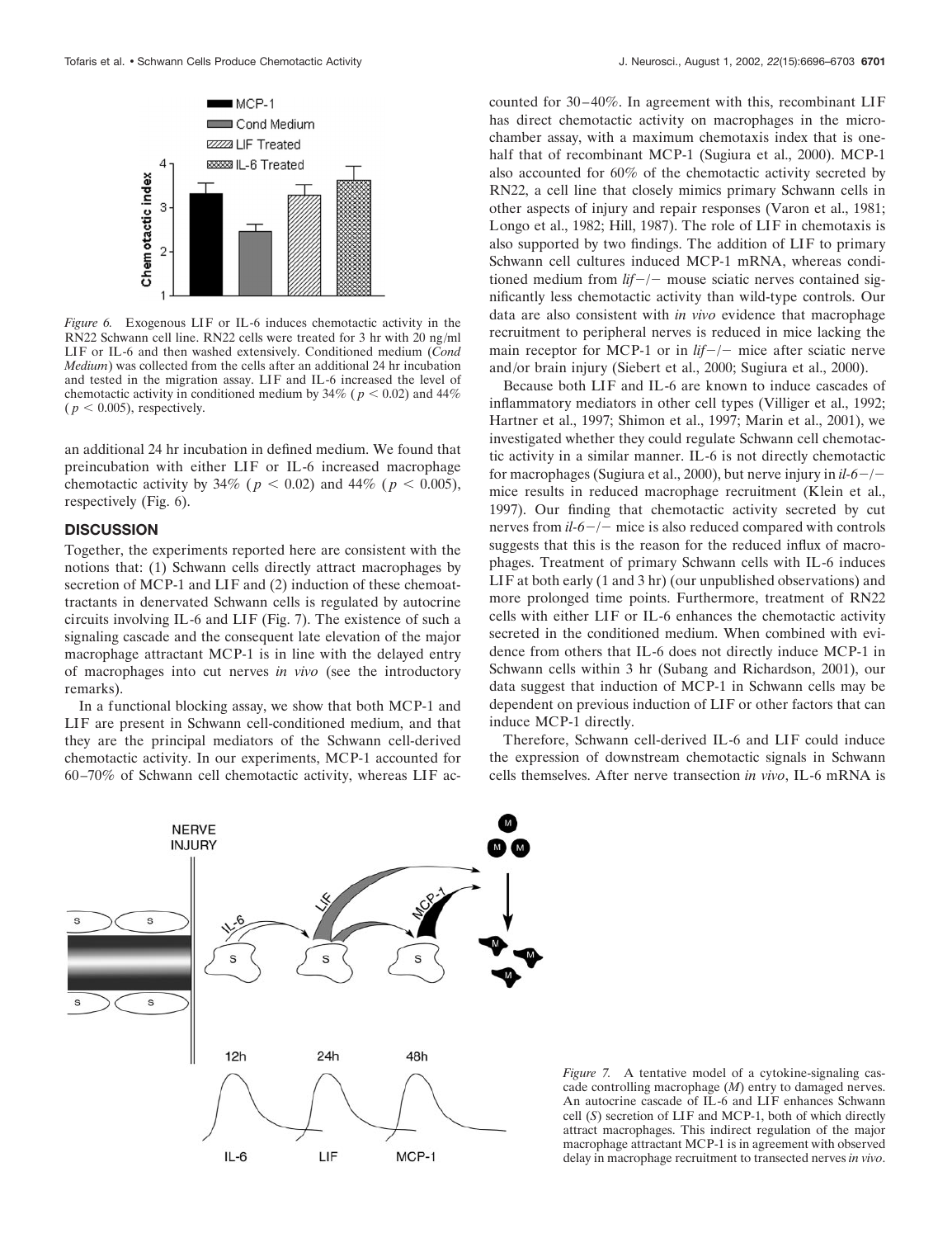strongly but transiently induced, reaching peak levels at 12 hr (Bolin et al., 1995; Bourde et al., 1996; Kurek et al., 1996); LIF mRNA expression peaks at 24 hr and declines at 3 d postoperatively (Banner and Patterson, 1994; Curtis et al., 1994; Kurek et al., 1996), whereas MCP-1 mRNA reaches peak levels at 48 hr after axotomy (Chien et al., 1997; Toews et al., 1998). These observations, together with our present findings, allow us to propose that *in vivo*, early induced cytokines such as IL-6 and weaker chemoattractants such as LIF may be essential Schwann cell-derived autocrine factors for the expression of stronger downstream chemotactic signals such as MCP-1 (Fig. 7). In support of this, axonal breakdown appears to be an important regulator of IL-6 but not MCP-1 production by Schwann cells (Rutkowski et al., 1999). It is also of interest that although there is a very significant deficit in chemotactic activity in the conditioned medium from both  $lif$  –  $/$  – and  $il$  –  $/$  – nerves, the activity did not drop significantly further in conditioned medium from double knock-out nerves. A related observation was that in response to cortical injury, the astroglial and microglial responses to injury are significantly reduced in the  $lif$ -/- and  $il$ -6-/- mice, but the double knock-out mice show no further reduction in these responses (Sugiura et al., 2000). Therefore, in both the CNS and the PNS, these two cytokines seem to operate in series rather than in parallel, forming one injury response pathway. Supporting the notion of a single pathway is a recent finding that LIF regulates IL-6 expression in the complete Freud's adjuvant model of neurogenic cutaneous inflammation (Zhu et al., 2001). The reverse appears to be true in the sciatic nerve, because IL-6 induces LIF mRNA in Schwann cells and after nerve cut IL-6 is induced before LIF (Kurek et al., 1996; Toews et al., 1998). The model proposed here is also consistent with the observation that after peripheral nerve damage, the major influx of macrophages begins 2–3 d after injury (Ramon y Cajal, 1928; Beuche and Friede, 1984; Crang and Blakemore, 1986; Perry et al., 1987; Clemence et al., 1989; Stoll et al., 1989). The high potency of MCP-1 and the good correlation of its time course of induction with peak macrophage recruitment suggest that the proposed cascade model may represent an important window into the inflammatory response.

Although MCP-1 and LIF account very well for the chemotactic activity in Schwann cell-conditioned medium *in vivo*, other chemotactic factors or mechanisms are likely to contribute. For example, cultured Schwann cells produce  $IL-1\beta$  (Bergsteinsdottir et al., 1991). This cytokine induces both LIF and MCP-1 mRNA synthesis under some conditions, although it does not induce MCP-1 in cultured Schwann cells (Carlson et al., 1996; Schwarz et al., 1997; Subang and Richardson, 2001). TNF- $\alpha$ , which is expressed by Schwann cells 7 d after injury (Wagner and Myers, 1996), induces MCP-1 mRNA when added to Schwann cells, and although  $TNF-\alpha$  receptor-null mice do not show lower MCP-1 mRNA levels than wild-type mice in the distal stump at early time points, they do at 4 d after transection (Subang and Richardson, 2001). In some systems, IL-6 acts in concert with its soluble receptor to promote leukocyte recruitment and could function similarly in nerves (Hurst et al., 2001; Marin et al., 2001).

The present observations point to Schwann cells as an important target for therapeutic intervention in peripheral nerve disease. For example, in experimental allergic neuritis, an animal model for human demyelinating polyneuritis (Guillain Barre syndrome), upregulation of MCP-1 mRNA precedes the clinical onset of disease (Fujioka et al., 1999). It remains unclear what first triggers the upregulation of MCP-1 before overt mononuclear cell infiltration. If this situation parallels that of nerve injury

described here, activation of autocrine IL-6/LIF circuits in Schwann cells by myelin breakdown, in turn promoted by early recruitment of neuritogenic T cells, could be the mechanism that stimulates MCP-1 production.

Previous studies have led to the suggestion that a disturbance in the axon–myelin–Schwann cell unit is sufficient to induce macrophage recruitment, and it is widely accepted that this is the initiating signal for the inflammatory reaction in peripheral nerve injury. Axonal breakdown is undoubtedly a key event in Wallerian degeneration, and neuron-derived diffusible molecules may regulate Schwann cell gene expression (Bruck et al., 1995, 1997). Our findings raise the possibility that Schwann cells are also active regulators of the early inflammatory response, rather than simply passive targets of extrinsic signals. This active regulation could be achieved in part by autocrine circuits, which enhance the selectivity and potency of the chemotactic activity appropriately throughout the injury response. It has been shown previously that Schwann cells can establish autocrine circuits mediated by insulin-like growth factor, NT-3, and platelet-derived growth factor-BB, which are sufficient to prevent Schwann cell death in the absence of axons (Jessen and Mirsky, 1999; Meier et al., 1999), and that LIF, in combination with other factors, is an autocrine survival factor for Schwann cells (Dowsing et al., 1999). Furthermore, axonal contact suppresses LIF mRNA expression in Schwann cells (Matsuoka et al., 1997). The latter could represent a physiological mechanism by which regenerating axons restrict the action of such autocrine circuits during repair. Together with our present data, these findings suggest that expression of autocrine loops might be a major mechanism by which Schwann cells regulate gene expression and possibly phenotypic changes when they are deprived of axonal contact.

#### **REFERENCES**

- Baggiolini M (1998) Chemokines and leukocyte traffic. Nature 392:565–568.
- Banner LR, Patterson PH (1994) Major changes in the expression of the mRNAs for CDF/LIF and its receptor after injury to adult peripheral nerves and ganglia. Proc Natl Acad Sci USA 91:7109–7113.
- Bergsteinsdottir K, Kingston A, Mirsky R, Jessen KR (1991) Rat Schwann cells produce IL-1. J Neuroimmunol 34:15–23.
- Beuche W, Friede RL (1984) The role of non-resident cells in Wallerian degeneration. J Neurocytol 13:767–796.
- Bignold J (1988) Measurement of chemotaxis of polymorphonuclear leukocytes in vitro. J Immunol Methods 108:1–18.
- Blanchard AD, Sinanan A, Parmantier E, Zwart R, Broos L, Meijer D, Meier C, Jessen KR, Mirsky R (1996) Oct-6 (SCIP/Tst-1) is expressed in Schwann cell precursors, embryonic Schwann cells and postnatal myelinating Schwann cells: comparison with Oct-1, Krox-20 and Pax-3. J Neurosci Res 46:630–640.
- Bolin LM, Verity AN, Silver JE, Shooter EM, Abrams JS (1995) IL-6 production by Schwann cells and induction in sciatic nerve injury. J Neurochem 64:850–858.
- Bonmann E, Suschek C, Spranger M, Kolb-Bachofen V (1997) The dominant role of exogenous or endogenous interleukin-1 beta on expression and activity of inducible nitric oxide synthase in rat microvascular brain endothelial cells. Neurosci Lett 230:109–112.
- Bourde O, Kiefer R, Toyka KV, Hartung HP (1996) Quantification of IL-6 mRNA in Wallerian degeneration by competitive RT-PCR. J Neuroimmunol 69:135–140.
- Brown J, Chen Q, Hong G (1997) An autocrine system for the C-type natriuretic peptide within rat carotid neointima during arterial repair. Am J Physiol 272:H2919–H2931.
- Bruck W (1997) The role of macrophages in Wallerian degeneration. Brain Pathol 7:741–752.
- Bruck W, Bruck Y, Maruschak B, Friede RL (1995) Mechanisms of macrophage recruitment in Wallerian degeneration. Acta Neuropathol 89:363–367.
- Carlson CD, Bai Y, Jonakait GM, Hart RP (1996) IL-1 beta increases LIF mRNA levels through transient stimulation of transcription rate. Glia 18:141–151.
- Carroll SL, Frohnert PW (1998) Expression of JE (monocyte chemoattractant protein-1) is induced by sciatic axotomy in wild type rodents but not in C57BL/Wld(s) mice. J Neuropathol Exp Neurol 57:915–930.